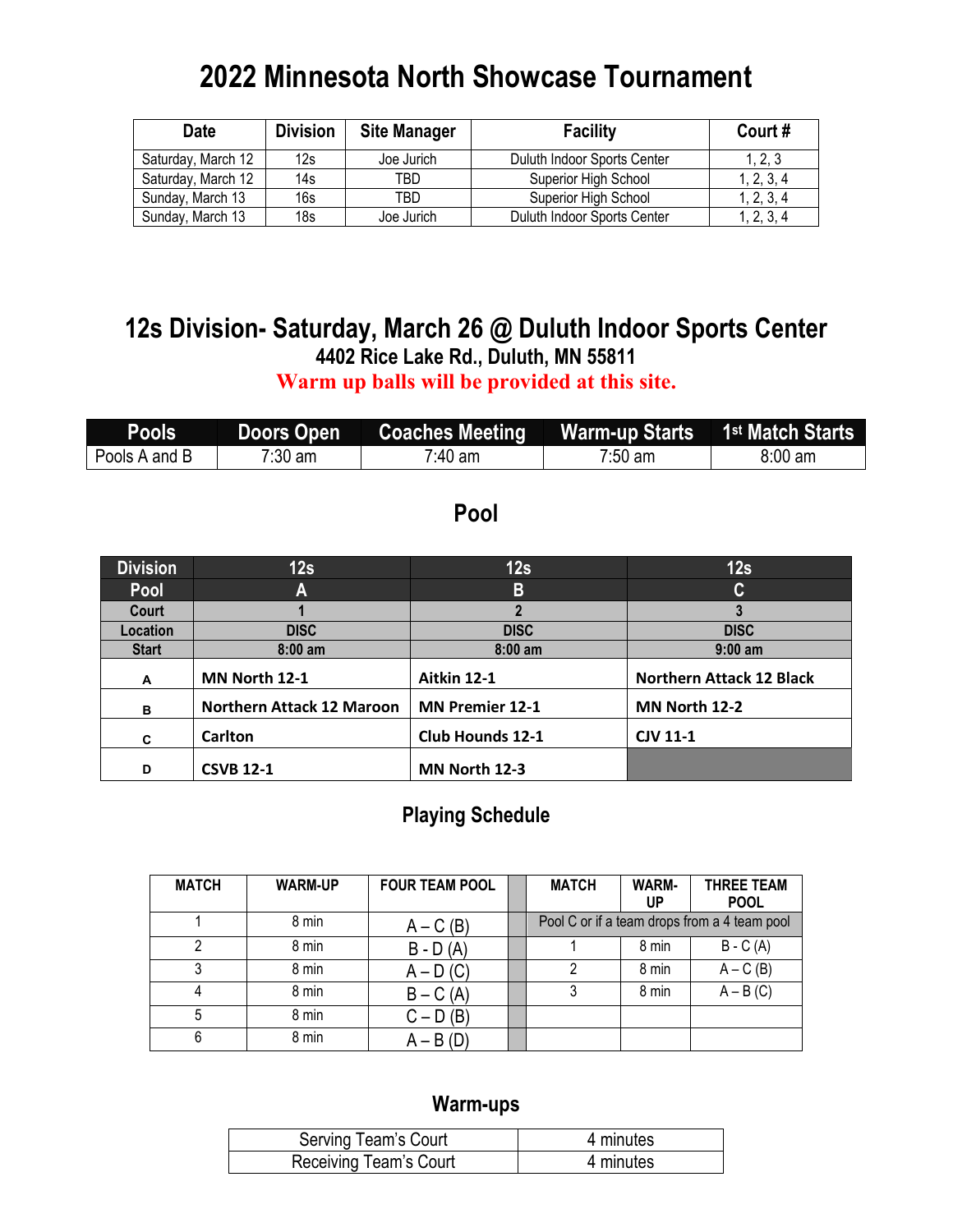## **14s Division- Saturday, March 26 @ Superior Senior H.S.**

**2600 Caitlin Ave., Superior, WI 54880**

**Warm up balls will not be provided at this site.**

| Pools            | <b>Doors Open</b> | <b>Coaches Meeting</b> | Warm-up Starts 1 <sup>st</sup> Match Starts |         |
|------------------|-------------------|------------------------|---------------------------------------------|---------|
| <b>All Pools</b> | $7:30$ am         | $7.40$ am              | $7:50$ am                                   | 8:00 am |

### **Pools**

| <b>Division</b> | 14 <sub>s</sub>                  | 14 <sub>s</sub>                 | 14 <sub>s</sub>         | 14 <sub>s</sub>      |
|-----------------|----------------------------------|---------------------------------|-------------------------|----------------------|
| Pool            | A                                | B                               | C                       | D                    |
| Court           |                                  |                                 |                         |                      |
| Location        | <b>Superior H.S.</b>             | <b>Superior H.S.</b>            | <b>Superior H.S.</b>    | <b>Superior H.S.</b> |
| <b>Start</b>    | $8:00$ am                        | $8:00$ am                       | $8:00$ am               | $8:00$ am            |
| A               | MN North 14-1 Navy               | <b>Northern Attack 14 Black</b> | MN North 13-1 Navy      | Shakopee 14-1        |
| в               | <b>OJOV 14-1</b>                 | MN North 13-1 Red               | Aitkin 14-1             | MN North 14-1 Red    |
| C               | <b>Northern Attack 14 Maroon</b> | MN North 14-2 Grey              | <b>Club Hounds 14-1</b> | MN North 14-2 White  |
| D               | Aitkin 13-1                      | <b>Club Hounds 14-2</b>         | <b>Lakes 14-1</b>       | Lakes 14-White       |

### **Playing Schedule**

| <b>MATCH</b> | <b>WARM-UP</b> | <b>FOUR TEAM POOL</b> | <b>MATCH</b> | WARM-<br>UP | <b>THREE TEAM</b><br><b>POOL</b>        |
|--------------|----------------|-----------------------|--------------|-------------|-----------------------------------------|
|              | 8 min          | $A - C(B)$            |              |             | Used if a team drops from a 4 team pool |
| ົ            | 8 min          | $B - D(A)$            |              | 8 min       | $B - C(A)$                              |
|              | 8 min          | $A - D(C)$            |              | 8 min       | $A - C(B)$                              |
|              | 8 min          | $B - C(A)$            |              | 8 min       | $A - B(C)$                              |
| 5            | 8 min          | $C - D(B)$            |              |             |                                         |
| 6            | 8 min          | $A - B(D)$            |              |             |                                         |

| Serving Team's Court   | 4 minutes |
|------------------------|-----------|
| Receiving Team's Court | 4 minutes |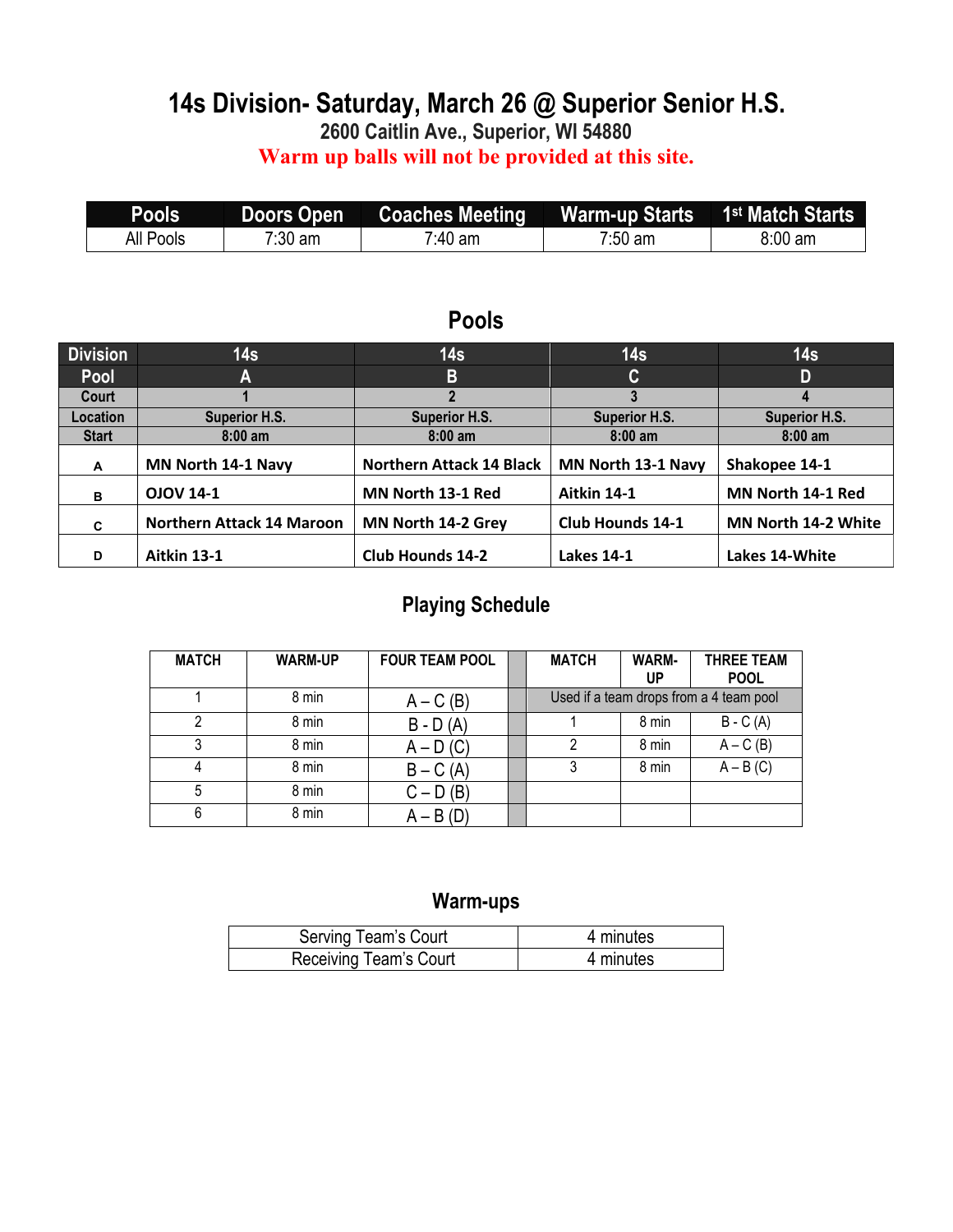# **16s Division- Sunday, March 27 @ Superior Senior H.S.**

**2600 Caitlin Ave., Superior, WI 54880**

**Warm up balls will not be provided at this site.**

| <b>Pools</b> | <b>Doors Open</b> | <b>Coaches Meeting</b> | Warm-up Starts 1 <sup>st</sup> Match Starts |          |
|--------------|-------------------|------------------------|---------------------------------------------|----------|
| All pools    | $7:30$ a.m.       | 7:40 am                | $7:50 \text{ am}$                           | 8:00a.m. |

### **Pools**

| <b>Division</b> | 16s                  | 16s                        | 16s                        | 16s                              |
|-----------------|----------------------|----------------------------|----------------------------|----------------------------------|
| Pool            | A                    | B                          | C                          | D                                |
| Court           |                      |                            |                            |                                  |
| Location        | <b>Superior H.S.</b> | <b>Superior H.S.</b>       | <b>Superior H.S.</b>       | <b>Superior H.S.</b>             |
| <b>Start</b>    | $8:00$ am            | $8:00$ am                  | $8:00$ am                  | $8:00$ am                        |
| A               | Club Red 16 Red      | <b>SAJO 16-1</b>           | MN North 15-1 Navy         | MN North 15-1 Red                |
| в               | Club Hounds 16-1     | Inferno 15-1               | Northern Storm VBC 15U     | <b>Northern Attack 16 Maroon</b> |
| C               | Aitkin 16-1          | MN North 16-2 White        | <b>MN North 15-2 White</b> | <b>Vikings 15 Red</b>            |
| D               | MN North 16-2 Grey   | <b>Rapids Thunder 16-2</b> | <b>Hibbing 16s</b>         | Virginia 16-4                    |

### **Playing Schedule**

| <b>MATCH</b> | <b>WARM-UP</b> | <b>FOUR TEAM</b><br><b>POOLS</b> | <b>MATCH</b> | <b>WARM-</b><br>UP | <b>THREE TEAM</b><br><b>POOL</b>             |
|--------------|----------------|----------------------------------|--------------|--------------------|----------------------------------------------|
|              | 8 min          | $A - C(B)$                       |              |                    | Used only if a team drops from a 4 team pool |
| ົ            | 8 min          | $B - D(A)$                       |              | 8 min              | $B - C(A)$                                   |
| 3            | 8 min          | $A - D(C)$                       | っ            | 8 min              | $A - C(B)$                                   |
|              | 8 min          | $B - C(A)$                       | 3            | 8 min              | $A - B(C)$                                   |
| 5            | 8 min          | $C - D(B)$                       |              |                    |                                              |
| 6            | 8 min          | $A - B(D)$                       |              |                    |                                              |

| Serving Team's Court   | 4 minutes |
|------------------------|-----------|
| Receiving Team's Court | 4 minutes |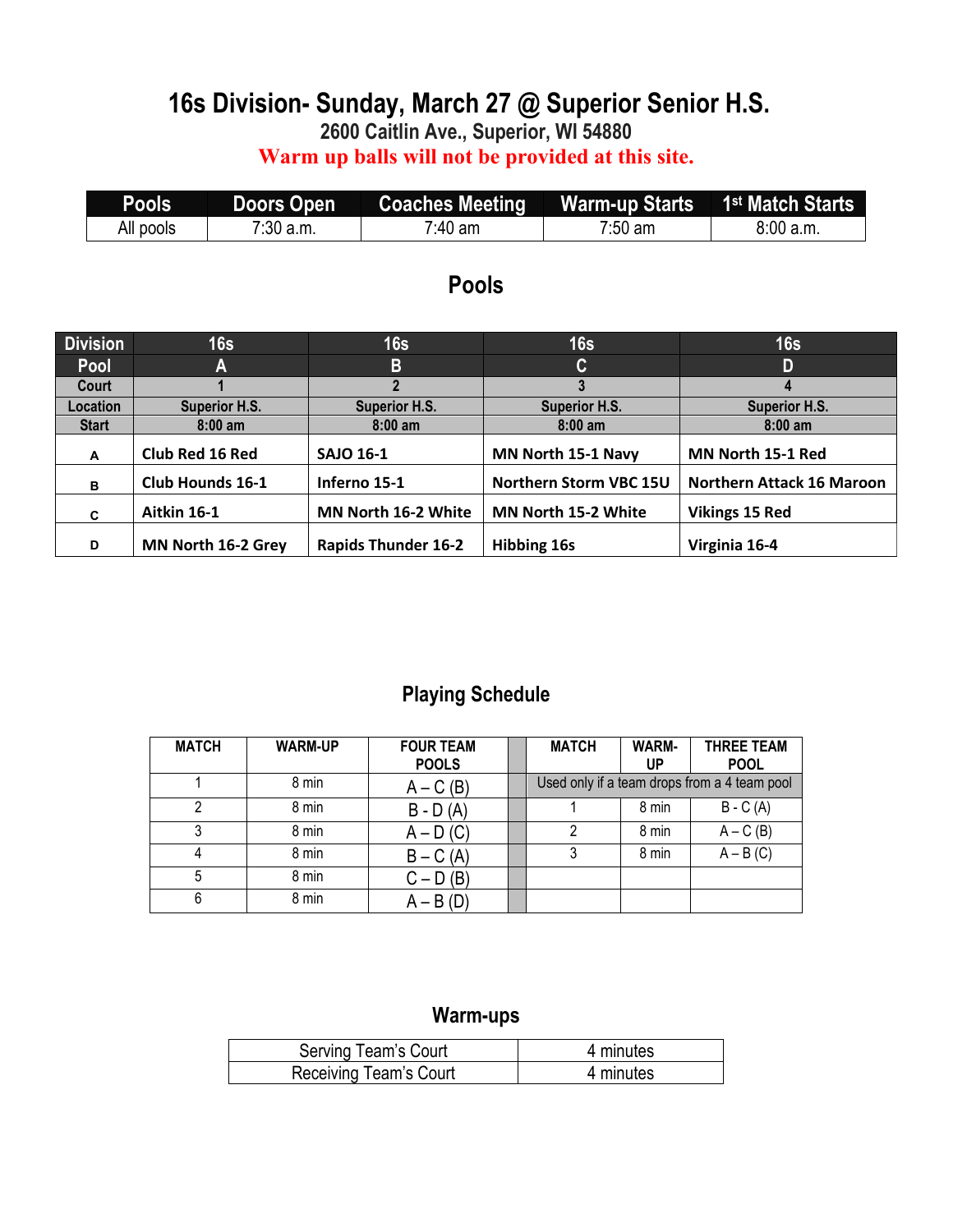### **18s Division- Sunday, March 27 @ Duluth Indoor Sports Center 4402 Rice Lake Rd., Duluth, MN 55811**

### **Warm up balls will be provided at this site.**

| Pools'        | <b>Doors Open</b> |           |             |          |
|---------------|-------------------|-----------|-------------|----------|
| Pools A, B, C | $7:30$ a.m.       | 7:40 a.m. | $7:50$ a.m. | 8:00a.m. |

### **Pools**

| <b>Division</b> | 18 <sub>s</sub>        | 18 <sub>s</sub>   | 18 <sub>s</sub>    | 18 <sub>s</sub>           |
|-----------------|------------------------|-------------------|--------------------|---------------------------|
| Pool            | A                      | B                 | C                  | D                         |
| Court           |                        |                   |                    |                           |
| Location        | <b>DISC</b>            | <b>DISC</b>       | <b>DISC</b>        | <b>DISC</b>               |
| <b>Start</b>    | $8:00$ am              | $8:00$ am         | $8:00$ am          | $9:00$ am                 |
| A               | MN North 18-1          | Impact 18-1 Black | <b>SAJO 18-1</b>   | MN North 17-1 Navy        |
| B               | MN North 16-1 Red      | MN North 17-1 Red | MN North 16-1 Navy | <b>CSVB 18-1</b>          |
| C               | Aitkin 17-1            | <b>Carlton</b>    | MN North 18-2      | <b>Barnum Impact 17-1</b> |
| D               | Northern Storm VBC 17U | Virginia 18-4     | <b>CSVB 16-1</b>   |                           |

### **Playing Schedule**

| <b>MATCH</b> | <b>WARM-UP</b> | <b>FOUR TEAM</b><br><b>POOLS</b> | <b>MATCH</b> | <b>WARM-</b><br>UP | <b>THREE TEAM</b><br><b>POOL</b>             |
|--------------|----------------|----------------------------------|--------------|--------------------|----------------------------------------------|
|              | 8 min          | $A - C(B)$                       |              |                    | Pool D or if a team drops from a 4 team pool |
|              | 8 min          | $B - D(A)$                       |              | 8 min              | $B - C(A)$                                   |
|              | 8 min          | $A - D(C)$                       |              | 8 min              | $A - C(B)$                                   |
|              | 8 min          | $B - C(A)$                       | 3            | 8 min              | $A - B(C)$                                   |
| 5            | 8 min          | $C - D(B)$                       |              |                    |                                              |
| 6            | 8 min          | $A - B(D)$                       |              |                    |                                              |

| Serving Team's Court   | 4 minutes |
|------------------------|-----------|
| Receiving Team's Court | 4 minutes |